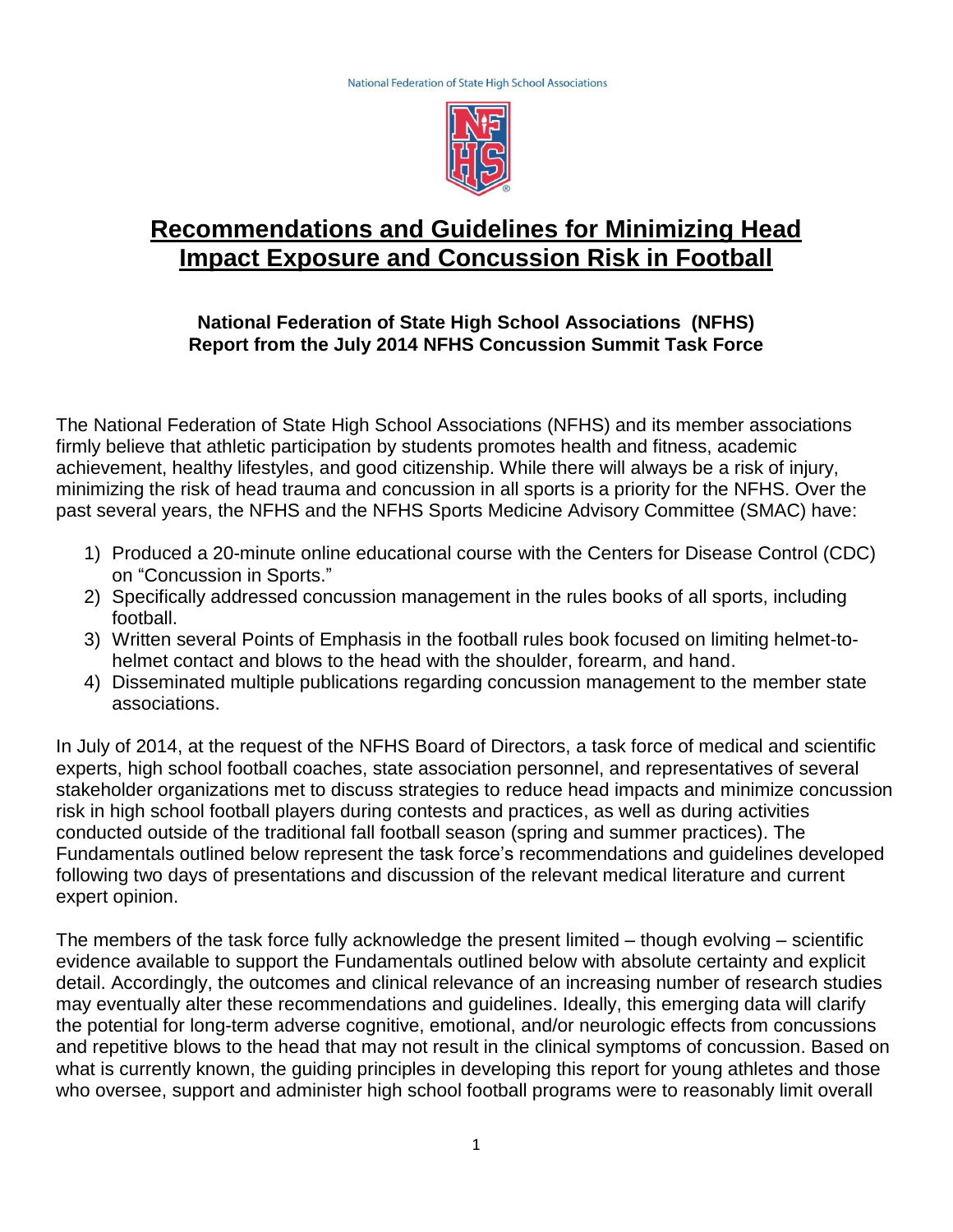exposure to multiple blows to the head and body (*head impact exposure*) and minimize concussion risk, while maintaining the integrity of the game and attempting to avoid unintended consequences.

The Fundamentals below are designed to allow flexibility for the state associations that collectively oversee the more than 15,000 high schools playing football across the country. The teams fielded by these schools may vary tremendously in the number of available players. Team size dictates numerous variables that may affect an athlete's potential head impact exposure. Those variables cannot be easily accounted for by stringent guidelines. For example:

- An athlete playing on offense, defense and special teams will have greater cumulative head impact exposure and will be at higher risk for injury than an athlete playing a single position.
- The fewer the number of players on a team, the greater the chance some players will need to participate in repeated drills, raising head impact exposure and potential injury risk.

As additional evidence emerges, these Fundamentals will evolve and may become more or less restrictive. While the current level of knowledge keeps this task force from making proposals that are specific and rigid, there is consensus that lessening the frequency of contact (and thus head impact exposure) is likely beneficial to overall brain health. The task force also recognizes multiple contributing factors that affect head impact exposure and the parallel effects on an individual football player's brain. For example:

- Position played (linemen receive more total blows than other positions)
- Two-way players versus those who only play offense or defense
- Tackling and blocking techniques
- Practice frequency and duration
- Players that practice and/or compete on multiple levels (such as varsity and sub-varsity)\*
- Concussion history
- Genetic predisposition to concussion

#### *\*Note: This contributing factor was added to the document by the NFHS SMAC.*

It is very likely that each athlete has a unique level of resilience or susceptibility to concussion and further brain injury. While there is currently no definitive way to measure or quantify this resilience or susceptibility, the task force recommends reasonably limiting head impact exposure through the Fundamentals presented below. Individual risk factors that are modifiable, such as position played, total time spent on field, and sport technique, must be also considered when implementing contact limitations.

#### **Fundamentals for Minimizing Head Impact Exposure and Concussion Risk in Football**

1. Full-contact should be limited during the regular season, as well as during activity outside of the traditional fall football season. For purposes of these recommendations and guidelines, full-contact consists of both "Thud" and "Live Action" using the USA Football definitions of *Levels of Contact*.

**Rationale:** By definition, "Thud" involves initiation of contact at, or up to, full speed with no pre-determined winner and no take-down to the ground. Accordingly, the task force supports that initial contact, particularly with linemen, is just as violent with "Thud" as with "Live Action." However, the task force also recognizes that "Live Action" likely carries a higher risk for other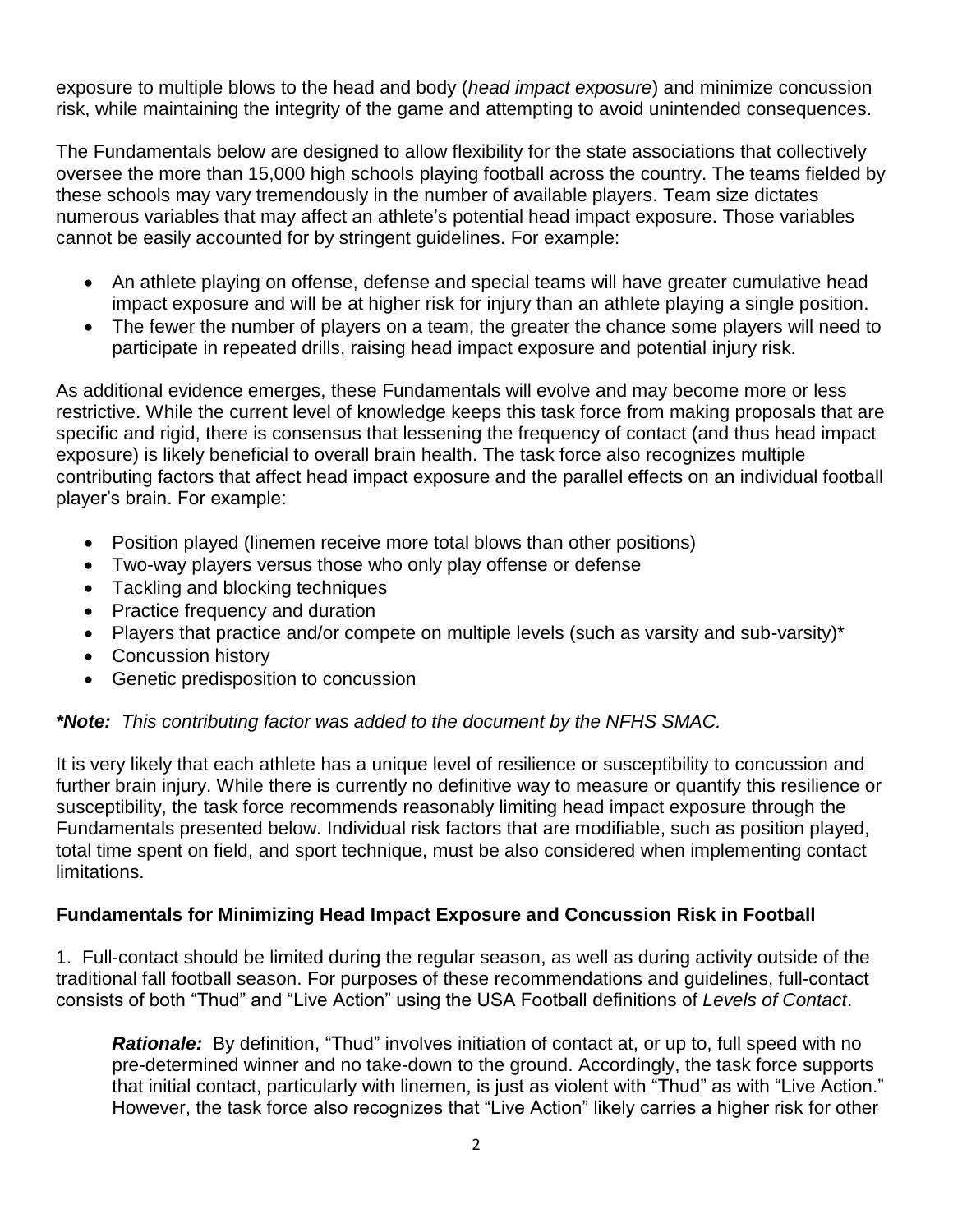injuries to the body than does "Thud." The USA Football *Levels of Contact* "Air," "Bags," and "Control" are considered no- or light-contact, and thus no limitations are placed on their use.

2. Member state associations should consider a variety of options for limiting contact in practices. The task force strongly recommends full-contact be allowed in no more than 2-3 practices per week. Consideration should also be given to limiting full-contact on consecutive days and limiting full-contact time to no more than 30 minutes per day and no more than 60-90 minutes per week.

*Rationale:* The task force acknowledges that there are insufficient data to specify with certainty a research-validated "best practices" standard for contact limitations. Several states (Alabama, Arizona, Maryland, and Texas) adopted varying limitations on contact prior to the 2013 football season. Preliminary *High School RIO* injury surveillance data suggest these states have seen a statistically significant decrease in concussion rates during practices, with no increase in concussion or other injuries during games.

3. Pre-season practices may require more full-contact time than practices occurring later in the regular season, to allow for teaching fundamentals with sufficient repetition.

- A. Pre-season acclimatization protocols and regulations regarding heat and hydration take precedent and should always be followed.
- B. While total full-contact practice days and time limitations may be increased during the preseason, the emphasis should focus on the proper principles of tackling and blocking during the first several practices, before progressing to "Thud" and "Live Contact."

**Rationale:** The task force acknowledges regular season practice limitations may need to be revised during the pre-season. This should be done in a specific and systematic manner to allow coaches to spend sufficient time teaching proper tackling and blocking techniques. Emphasis should be placed upon inexperienced players, as they slowly work through tackling and blocking progressions with "Air," "Bags," and "Control" using the USA Football definitions of "*Levels of Contact.*"

4. During pre-season twice-daily practices, only one session per day should include full contact.

*Rationale:* The adolescent brain needs sufficient recovery time following full-contact practices. In addition, concussion signs and/or symptoms may not develop for several hours after the initial injury.

5. Each member state association should review its current policies regarding total quarters or games played during a one-week time frame.

*Rationale***:** *High School RIO* injury surveillance data consistently show that competition presents the highest risk for concussion. The task force is concerned that participation in games at multiple levels of competition during a single week increases risk for head injury and unnecessarily increases head impact exposure. In addition, games played on consecutive days or those scheduled on the same day (Freshman and Junior Varsity games or Junior Varsity and Varsity games) may not allow the brain an opportunity to adequately recover. Consideration should be given to moderating these situations as much as possible.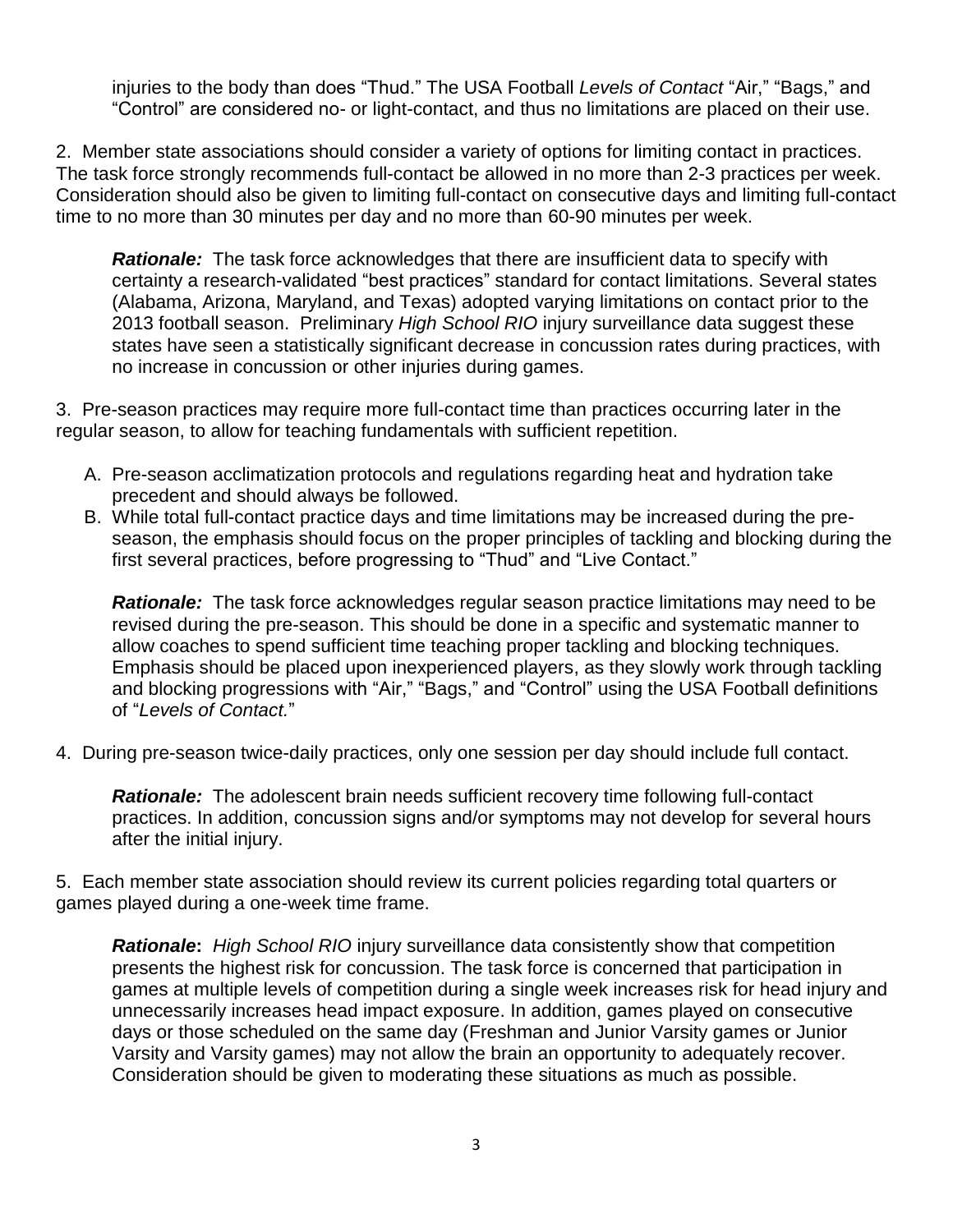6. Consistent with efforts to minimize total exposure to full-contact, head impact exposure, and concussion risk, member state associations with jurisdiction over football outside of the traditional fall football season should review their current policies to assess if those policies stand in alignment with the Fundamentals discussed within this report and, if needed, modify the policies accordingly.

*Rationale:* Football played outside of the traditional fall football season presents an opportunity for learning, physical activity, and skill development. However, athletes are at further risk for head impact exposure and concussion during any full-contact activity. Consideration should be given to significantly limiting the total time of full contact. Other factors to consider include time elapsed since the previous football season and whether individual athletes have recently been, or are currently, participating in other contact/collision sports (e.g., Ice Hockey, Lacrosse, Soccer and Wrestling).

7. Each member state association should reach out to its respective state coaches' association on designing and implementing a coach education program that appropriately integrates youth, middle school, and high school football programs in every community. USA Football and the NFHS Fundamentals of Coaching courses should be the primary education resources for all coaches. Education for coaches should also include the proper fitting and care of helmets.

**Rationale:** The game of football continues to evolve and proper coaching technique at each level is fundamental to keeping the game safe and enjoyable. A proper fitting helmet may help decrease, but not eliminate concussion risk.

8. Each member state association should regularly educate its schools on current state concussion law and policies and encourage schools to have a written Concussion Management Protocol. Schools should also be encouraged to share this information with coaches, parents, and students annually.

**Rationale:** Many schools experience frequent turnover of Athletic Directors and coaches. Frequent "refreshers" on state concussion laws and policies as well as sample concussion management protocols should be made available to ensure all schools are current on, and prepared for, safe and effective concussion management.

9. An Emergency Action Plan (EAP) with clearly defined written and practiced protocols should be developed and in place at every high school. When possible, an athletic trainer should be present at all practices and games.

*Rationale:* An effective EAP should be in place, as a prompt and appropriate response to any emergency situation can save a life. The EAP should be designed and practiced to address all teams (Freshman, Junior Varsity, and Varsity) and all practice and game sites. An athletic trainer is a key component in any strategy to minimize injury risk and optimize safety for all participants.